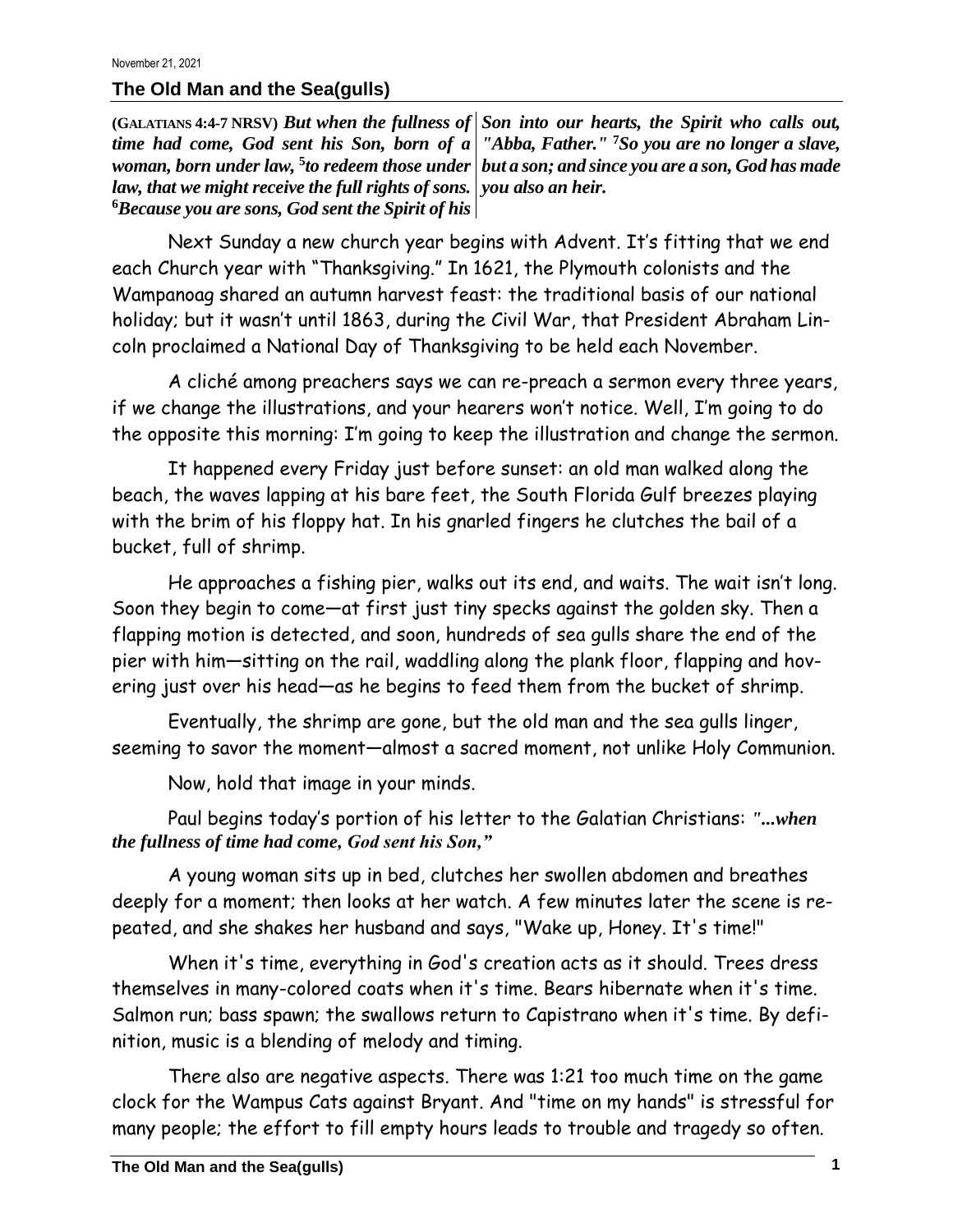In the Bible, timing is almost mystical—it's not abstract; it's very tangible. Two words in the New Testament language are translated, "Time." One is *Chronos* the root of the English word, "Chronology": "clock time", "calendar time".

The other word is *Kairos*: a specific point in time: determined, fixed, appointed: seasons of the year, festivals and holy days. In the New Testament, *kairos* sometimes is translated "day" or "hour": the "Day of the Lord", or "My hour is come." It almost always refers in some way to the Passion of Christ. There is a sense, almost, of the unavoidable: it's "Divine Agenda".

One understanding of the fullness of time is the doctrine of Predestination: the idea that everything is foreordained—fixed by God. Creation is a celestial clock, clicking off the events God planned and set in motion. The doctrine is associated more with St. Augustine and Calvin than with the New Testament. Critics of predestination point to the "paradox of free will", in which God's omniscience seems incompatible with human free will.

But the Hebrew prophets and Jewish apocalyptic writers did believe God had a specific agenda for all creation and history. "To everything there is a season, and a time to every purpose under heaven." (ECC 3:1) And they believed they knew what that divine agenda was.

In order to show mercy as well as power, God chose to work out this agenda slowly, allowing time for good and evil to grow into their full harvest. A fixed measure of evil had to be filled, and a fixed number of righteous folk had to be gathered during "this present age". Then, in "The Fullness of Time", when the quota of good and evil had been met, a specific, predetermined sequence of events called the "end time" would be set in motion, and Messiah would reign forever.

We know Paul was a leader of the Pharisees before his conversion on the Damascus road, so he knew this teaching about "The Fullness of Time." But in today's epistle, he challenges the traditional understanding: *"...when the fullness of time had come God sent forth his Son, born of Woman, subject to law."*

This teaching, more than any other, was the fundamental cause of the split between the Jews and the Christians. The lowly status of Jesus' birth—not with a body composed of celestial substance, but born of a human mother; a baby: flesh and bone like any other human; the obscurity of Nazareth, its absence in any of the prophecies; the fact that Jesus was a common laborer; all these factors were a horrible scandal in the eyes of those who expected Messiah to come straight out of heaven, riding a chariot of clouds, brandishing a lightning bolt as a sword.

But in Paul's challenge to that tradition is the basis of the New Testament understanding of "The Fullness of Time." And perhaps the clearest statement of Paul's understanding is in the opening of his letter to the church in Ephesus: